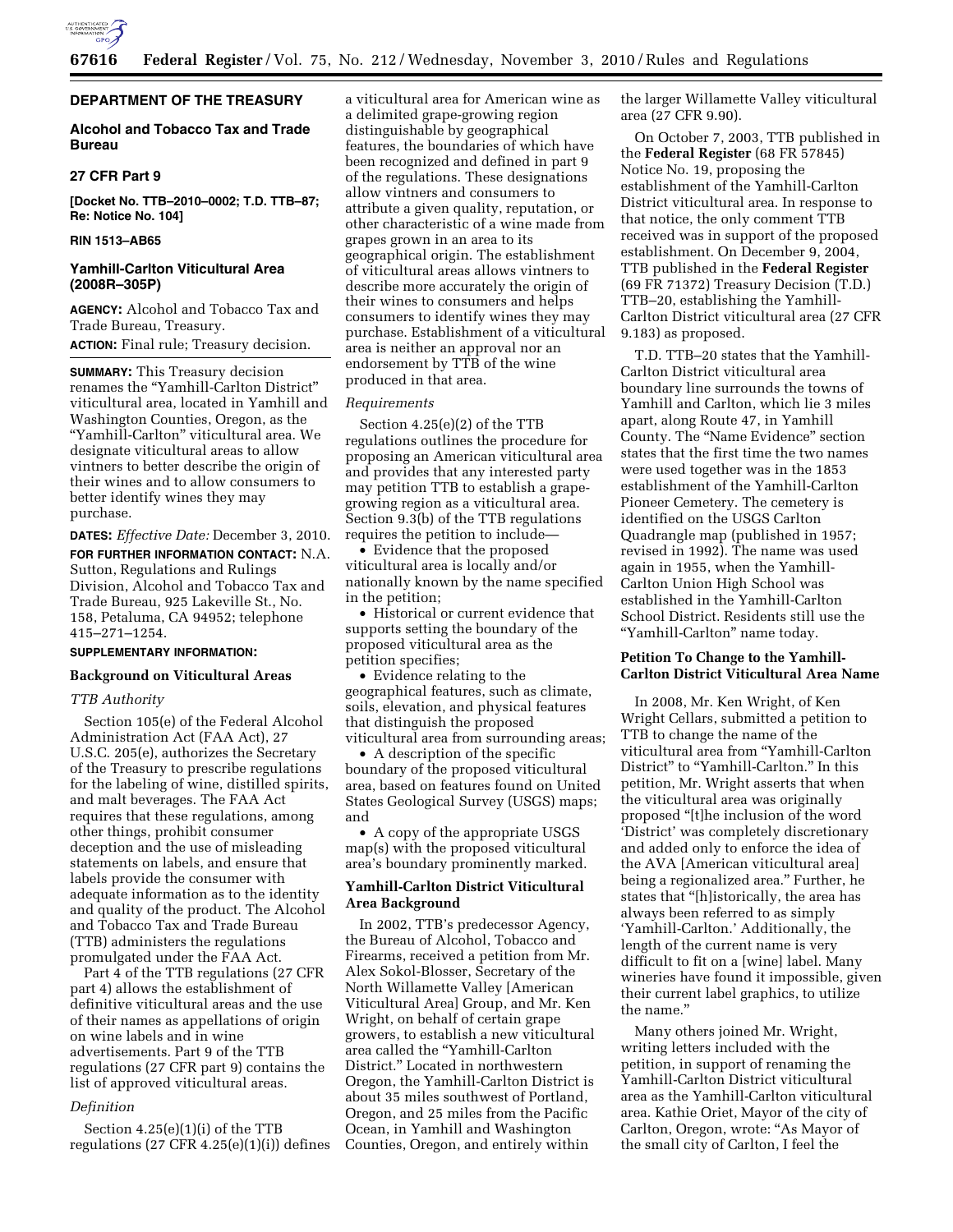viticultural area designation should represent the more commonly known name of Yamhill-Carlton. Many area joint ventures are known as Yamhill-Carlton in both Yamhill and Carlton, including the local school district, local sports groups and even the community luncheon group.''

Laurent Montalieu, winemaker at Solena Cellars, stated: ''Historically, the area has been more commonly referred to [as] Yamhill-Carlton rather than the Yamhill-Carlton District, as well as the wines.'' Mr. Mantalieu also noted that a change to the shorter ''Yamhill-Carlton'' would be helpful in printing [wine] labels.

David Grooters, owner of Carlton Cellars, explained: ''The area is always referred to as Yamhill-Carlton. As in: 'I went to Yamhill-Carlton High School,' or 'I grew up in Yamhill-Carlton.' The simpler Yamhill-Carlton AVA [name] would be much preferable for use in our labeling and marketing materials.''

Brian O'Donnell of Belle Pente Vineyard and Winery stated that the region is more generally known as ''Yamhill-Carlton,'' not ''Yamhill-Carlton District.'' Mr. O'Donnell added: ''I believe that there is a broad consensus with the Yamhill-Carlton winegrower community that making this change is the right thing to do, and I hope that the TTB will be able to take action.''

Jacki Bessler of Barbara Thomas Wines stated that shortening the name ''will greatly impact our ability to attractively place the AVA designation on our label. Perhaps more important, however, is that by adding the word 'District' to Yamhill-Carlton, we have actually moved away [from] historical and geographic accuracy. I personally know of no other geographic, public, historic, or other Yamhill-Carlton name that has the term 'district' attached. We are known, simply, by Yamhill-Carlton.''

#### *Name Evidence*

TTB notes that the 2002 petition to establish the Yamhill-Carlton District viticultural area included entries in the local telephone book for the Yamhill-Carlton School District and the Yamhill-Carlton High School.

The current petition provides several recent examples of usage of the Yamhill-Carlton name without the word ''District.'' On March 17, 2007, the Community Press newspaper ran an advertisement for a dance sponsored by the Yamhill-Carlton Booster Club at the Yamhill-Carlton High School cafeteria. The Lincoln County School District Boys Basketball online schedule (accessed February 11, 2008) showed that the Yamhill-Carlton Tournament had been scheduled for November 30

and December 1, 2007. The Oregonian, a newspaper published in Portland, reported ''Yamhill-Carlton 6, Seaside 5'' in prep baseball (date unknown). A flyer, distributed by the Yamhill-Carlton Anti-Drug Coalition to announce it would meet on January 25, [2008] at 7 p.m., was addressed to ''Dear Yamhill-Carlton Community Partner.'' On February 11, 2008, ''The Statesman Journal'' reported biographical information online about Ed Glad, candidate for State Representative and formerly a member of the Yamhill-Carlton High School Site Counsel, according to the petition.

Additional examples of the use of the Yamhill-Carlton name provided with the petition include: (1) An e-mail announcing the Yamhill-Carlton Community Luncheon; (2) a brown bag lunch event with the police chiefs of Yamhill and Carlton as the guest speakers at Yamhill City Hall, on February 12, 2008; (3) a June 1, 2008, photograph showing the sign for the ''Historic Yamhill-Carlton Pioneer Memorial Cemetery, Established 1853''; and (4) a listing for the ''Yamhill-Carlton FFA Alumni'' with the Oregon Future Farmers of America Association.

#### *Search for the Term* ''*Yamhill-Carlton*''

A TTB query of the ''Yamhill-Carlton'' name on the USGS Geographic Names Information System database yielded no hits for the exact ''Yamhill-Carlton'' name usage. However, our query of the ''Yamhill-Carlton'' name using an Internet search engine yielded 44,000 results, some of which reference the existing Yamhill-Carlton District viticultural area within the general area of the Yamhill-Carlton region in northwest Oregon.

## *Notice of Proposed Rulemaking and Comments Received*

On March 4, 2010, TTB published in the **Federal Register** (75 FR 9831) Notice No.104 setting forth a proposal to change the Yamhill-Carlton District viticultural area name to Yamhill-Carlton. We received no comments in response to that notice; we had received five letters of comment, all in support of the name change, with Mr. Wright's 2008 petition.

## **TTB Finding**

After careful review of the petition, TTB finds that the evidence submitted supports changing the name of the ''Yamhill-Carlton District'' viticultural area to ''Yamhill-Carlton.'' Therefore, under the authority of the Federal Alcohol Administration Act and part 4 of our regulations, we amend § 9.183 of the TTB regulations to re-name the

Yamhill-Carlton District viticultural area as the Yamhill-Carlton viticultural area, effective 30 days from the publication date of this document.

#### **Impact on Current Wine Labels**

Part 4 of the TTB regulations prohibits any label reference on a wine that indicates or implies an origin other than the wine's true place of origin. With approval of this viticultural area name change, the new name, ''Yamhill-Carlton,'' will be recognized under 27 CFR 4.39(i)(3) as a term of viticultural significance. The text of the amended regulation clarifies this point. This name change will affect vintners who currently and properly use the ''Yamhill-Carlton District'' viticultural area name as explained in the *Transition Period for* ''*Yamhill-Carlton District*'' *Labels* discussion below. ''Yamhill-Carlton'' has been recognized as a term of viticultural significance by TTB since the establishment of the Yamhill-Carlton District viticultural area. Therefore, dropping "District" from the viticultural area name will not change the viticultural significance of the term "Yamhill-Carlton."

For a wine to be labeled with a viticultural area name or with a brand name that includes a viticultural area name or other term identified as being viticulturally significant in part 9 of the TTB regulations, at least 85 percent of the wine must be derived from grapes grown within the area represented by that name or other term, and the wine must meet the other conditions listed in 27 CFR 4.25(e)(3). If the wine is not eligible for labeling with the viticultural area name or other viticulturally significant term and that name or term appears in the brand name, then the label is not in compliance and the bottler must change the brand name and obtain approval of a new label. Similarly, if the viticultural area name or other term of viticultural significance appears in another reference on the label in a misleading manner, the bottler would have to obtain approval of a new label.

Different rules apply if a wine has a brand name containing a viticultural area name or other term of viticultural significance that was used as a brand name on a label approved before July 7, 1986. *See* 27 CFR 4.39(i)(2) for details.

#### *Transition Period for* ''*Yamhill-Carlton District*'' *Labels*

With adoption of the final rule renaming this viticultural area, under the new regulatory text, current holders of labels that were approved before the effective date of the final rule that use the ''Yamhill-Carlton District'' name to